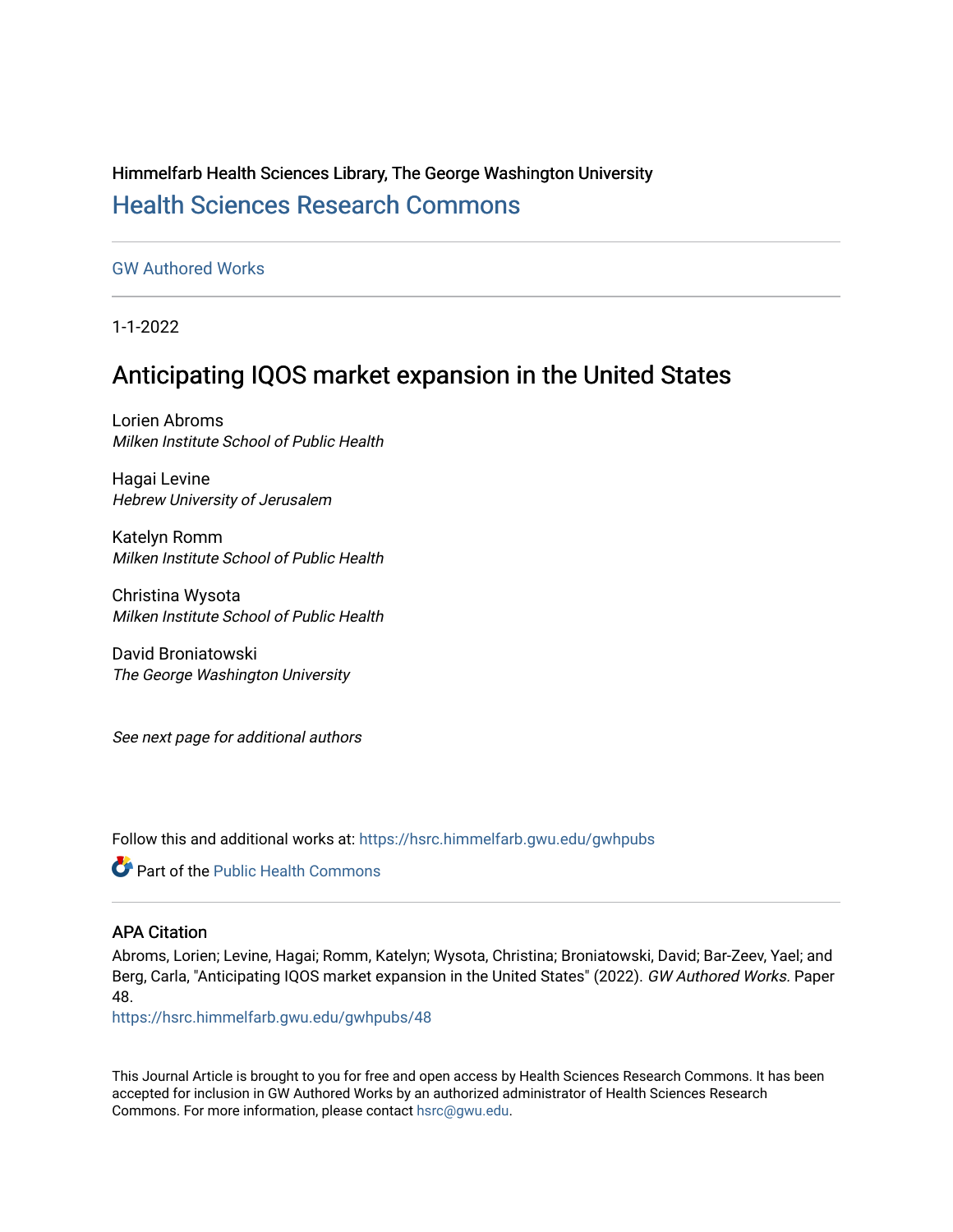## Authors

Lorien Abroms, Hagai Levine, Katelyn Romm, Christina Wysota, David Broniatowski, Yael Bar-Zeev, and Carla Berg

This journal article is available at Health Sciences Research Commons: [https://hsrc.himmelfarb.gwu.edu/gwhpubs/](https://hsrc.himmelfarb.gwu.edu/gwhpubs/48) [48](https://hsrc.himmelfarb.gwu.edu/gwhpubs/48)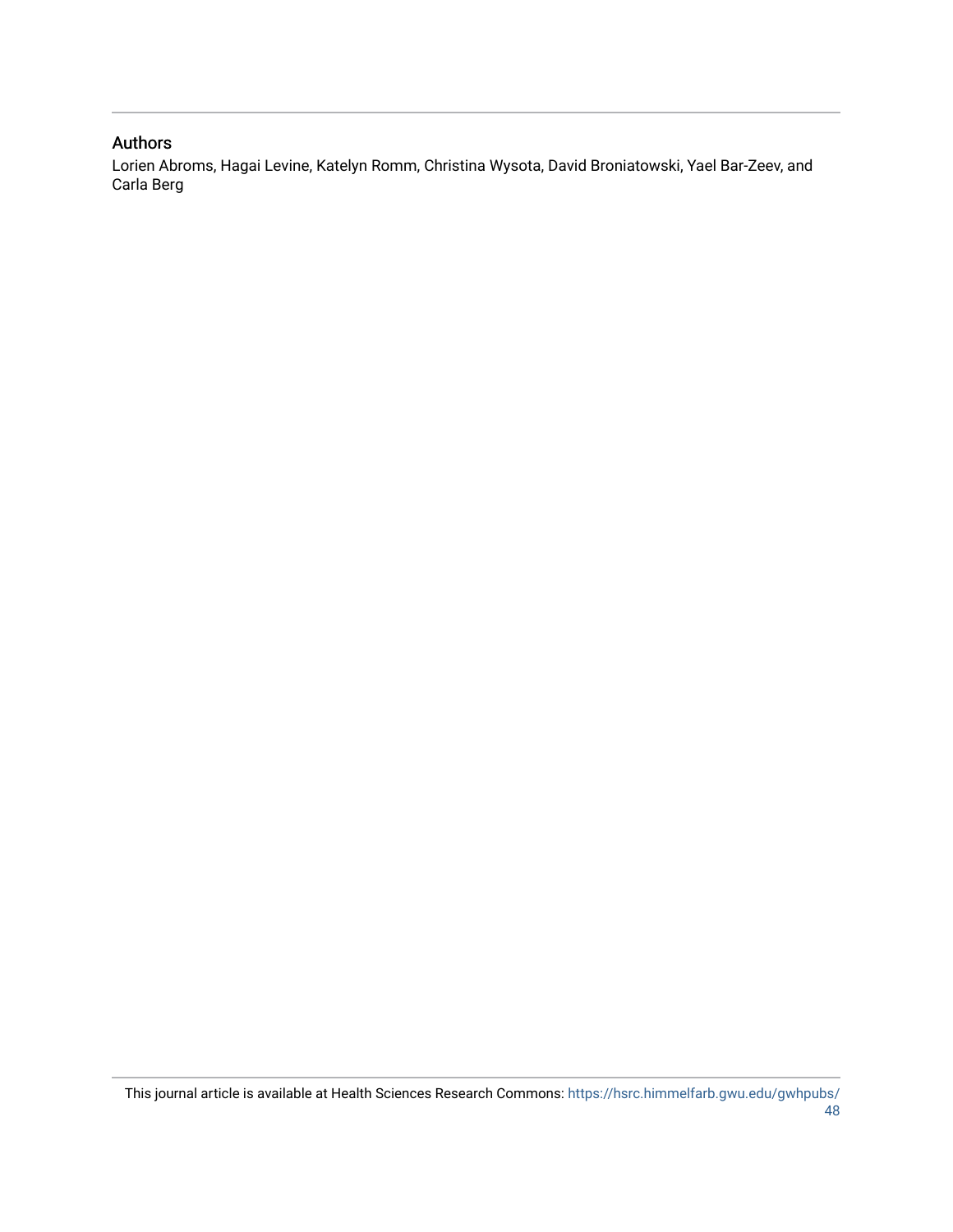# Anticipating IQOS market expansion in the United States

*Lorien Abroms1 , Hagai Levine2 , Katelyn Romm1 , Christina Wysota1 , David Broniatowski3 , Yael Bar-Zeev2 , Carla Berg1*

## **ABSTRACT**

IQOS is sold globally in over 60 countries and entered the US market in 2019 and by 17 May 2021, it was sold in four states: Georgia (Atlanta, Buford), Virginia (Richmond, Tysons), North Carolina (Charlotte, Raleigh), and South Carolina (Charleston, Myrtle Beach), and had 52 specialty stores and 400 retail outlets. While US sales stopped on 29 November 2021 due to a patent lawsuit, they may resume in the near future. As IQOS distribution will likely expand in the future throughout the US, surveillance systems are needed to inform local and national regulatory efforts. Key decision-driving factors for IQOS expansion likely include: 1) general market factors such as larger population/market size and higher median household income; 2) specific IQOS target market factors such as higher consumer spending and smoker prevalence; and 3) more lenient tobacco control context (e.g. cigarette excise taxes, smoke-free policies, state cessation/prevention funding). Likely targets for expansion are markets in Nashville, Tennessee; St. Louis, Missouri; and Louisville, Kentucky. Public health surveillance efforts should monitor IQOS market expansion (e.g. new markets, online direct-toconsumer sales) and IQOS marketing activities (e.g. advertisements, direct marketing, social media, point-of-sale promotions, product trials).

## **COMMENTARY**

IQOS, Philip Morris International's (PMI) heated tobacco product, is currently sold in over 60 countries with over 17 million users and has the largest market share globally among heated tobacco products<sup>1,2</sup>. IQOS (priced at US\$80–130) is marketed as a high-end alternative to cigarettes<sup>3</sup>. The IQOS device is used with HeatSticks, (also known as HEETS in some markets outside the US), which are IQOS specific short cigarettes that are inserted into the IQOS device for heating. Both IQOS and HeatSticks are sold in IQOS specialty stores, mall kiosks (Figure 1), temporary 'pop-up' stores, and non-specialty retail outlets (e.g. pharmacies, grocery stores, and convenience stores)4 . Services offered in specialty stores and some retail outlets include general sales and returns, customer support, as well as trials of the IQOS device and the HeatSticks<sup>4</sup>. While IQOS marketing targets current smokers<sup>1</sup>, evidence indicates that it is also reaching non-smokers<sup>5</sup>.

In the US, PMI licensed IQOS to Altria for US sales and distribution, and sales began in September 2019 in Atlanta, Georgia, after authorization from the Food and Drug Administration (FDA)<sup>6</sup>. In July 2020, the FDA authorized that IQOS could be marketed as a 'reduced exposure' product (but denied the request to use 'reduced risk' in marketing, a broader health claim)<sup>7</sup>. In the US, awareness and use of IQOS is low but growing (particularly among current smokers, men, and racial/ethnic minorities)<sup>8,9</sup>. As of 17 May 2021, IQOS had expanded beyond Atlanta, GA, to the following additional markets: Buford, Georgia; Richmond and Tysons, Virginia; North Charlotte and Raleigh, North Carolina; and Charleston and Myrtle Beach, South Carolina<sup>10</sup>. At that time, IQOS had 52

### **AFFILIATION**

1 Milken Institute School of Public Health, The George Washington University, Washington, United States

2 Braun School of Public Health and Community Medicine, The Hebrew University of Jerusalem and Hadassah, Jerusalem, Israel 3 Department of Engineering Management and Systems Engineering, The George Washington University, Washington, United States

#### **CORRESPONDENCE TO**

Lorien Abroms. Milken Institute School of Public Health, The George Washington University, 950 New Hampshire Avenue, Washington, DC 20052, United States. E-mail: lorien@gwu.edu ORCID ID: https:// orcid.org/0000-0001-6859-283X

#### **KEYWORDS**

tobacco control, tobacco marketing, alternative tobacco products, heated tobacco products

Received: 29 July 2021 Revised: 7 December 2021 Accepted: 9 December 2021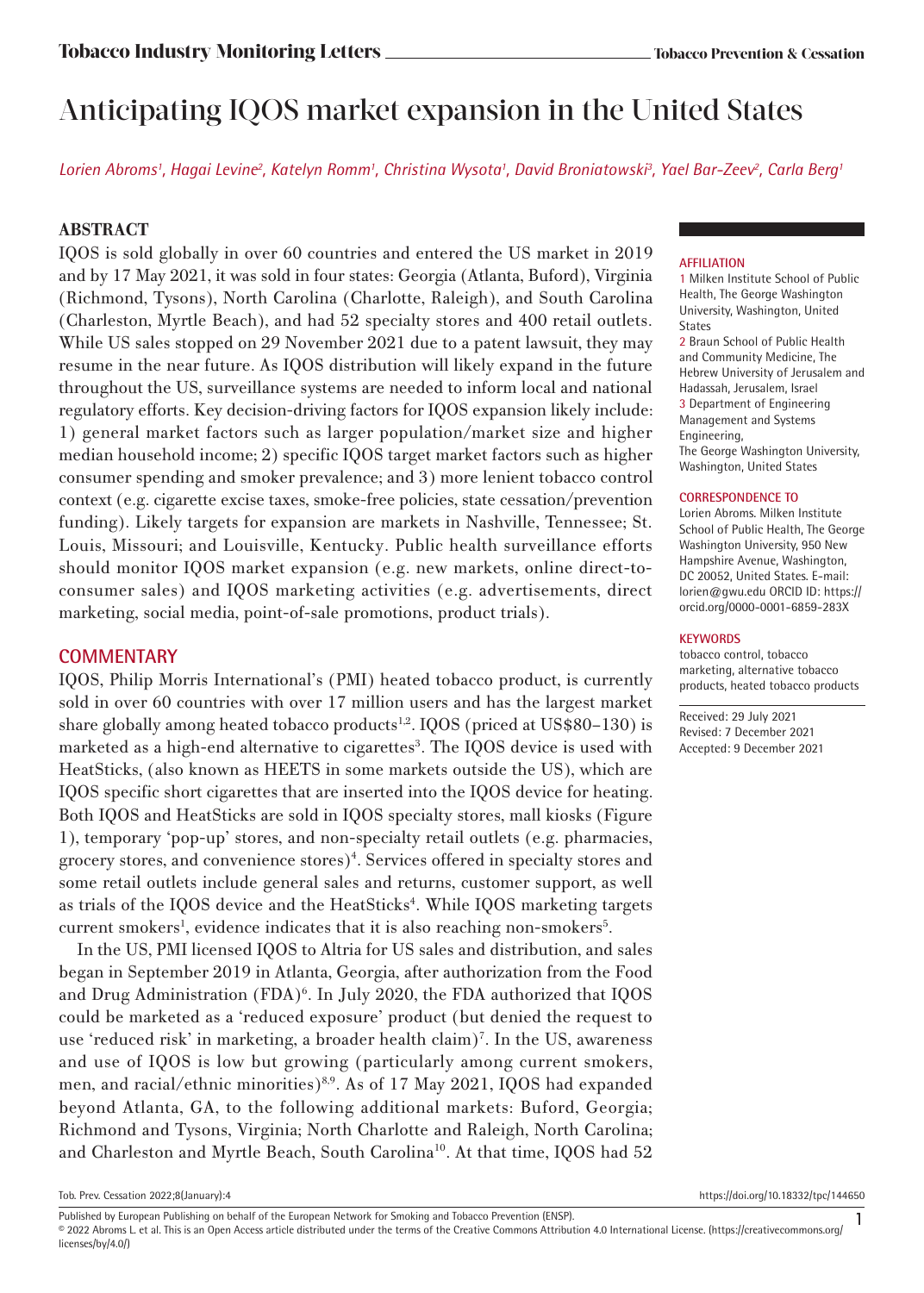## **Tobacco Industry Monitoring Letters Tobacco Prevention & Cessation**

specialty stores (including stand-alone stores, kiosks, pop-up stores) and 400 non-specialty retail outlets in the US (see Supplementary file for list of IQOS stores and outlets by market)<sup>10</sup>. The online store was not yet available, although the IQOS website indicated that it was 'coming soon' and same-day delivery was available in some local markets<sup>10</sup>. On 29 November 2021, imports and sales of IQOS were halted in the US when the US International Trade Commission ruled that the IQOS device infringed on the patent rights of a rival tobacco company<sup>11</sup>. PMI has faced similar patent suits in other countries and won (e.g. Greece and UK), and it is expected by industry observers that PMI will sue to overturn the court ruling in the US and resume its US sales in the near future<sup>11,12</sup>. Philip Morris has also indicated its intention to return to US markets. In addition to legal approaches, this could occur by PMI altering the device so that it no longer infringes on disputed patents $12$ .

As PMI is likely to expand IQOS distribution in the US following the hiatus related to the patent dispute, as well as continue its global expansion<sup>1</sup>, consideration is currently needed to plan for monitoring of its sales and marketing. Surveillance systems will be needed to inform local and national regulatory efforts and keep pace with expansion efforts. Based on past marketing of tobacco products<sup>13</sup>, factors contributing to expansion decisions are likely influenced by three categories of factors: 1) general market factors such as larger population/market size and higher median household income<sup>13,14</sup>; 2) specific IQOS target market factors such as higher consumer spending and smoker culture and prevalence<sup>1,3,14</sup>; and 3) more lenient tobacco control context (e.g. cigarette excise taxes, smoke-free policies, state cessation/prevention funding)15. Table 1 provides an overview of the initial three markets in the US (Atlanta, Richmond, Charlotte) across these dimensions and provides related data regarding other potential markets. Based on these metrics, potential markets include those in states that make up 'Tobacco Nation' (i.e. Alabama, Arkansas, Indiana, Kentucky, Louisiana, Michigan, Mississippi, Missouri, Ohio, Oklahoma, Tennessee, West Virginia), where smoking prevalence is high and tobacco control is lenient<sup>14,15</sup>. Markets within these states are likely to be those with sufficiently

large metropolitan areas with at least average or higher than average consumer spending such as Nashville, Tennessee, St. Louis, Missouri and Louisville, Kentucky<sup>15</sup>.

## **CONCLUSION**

Public health surveillance efforts are needed in the US and globally to monitor the expansion of heated tobacco products such as IQOS (e.g. new markets, online direct-to-consumer sales), marketing activities (e.g. advertisements, direct marketing, point-of-sale promotions, product trials, social media marketing on Facebook and Instagram), and product awareness and use, especially given the disproportionate impact of such products among youth. Surveillance could entail standard methods (e.g. surveys, point-of-sale audits), as well as novel methods including online

Figure 1. IQOS kiosk at Tysons Corner Center in Tysons, Virginia on 22 May 2021, one of 21 IQOS stores within 25 miles of the 2000 zip code

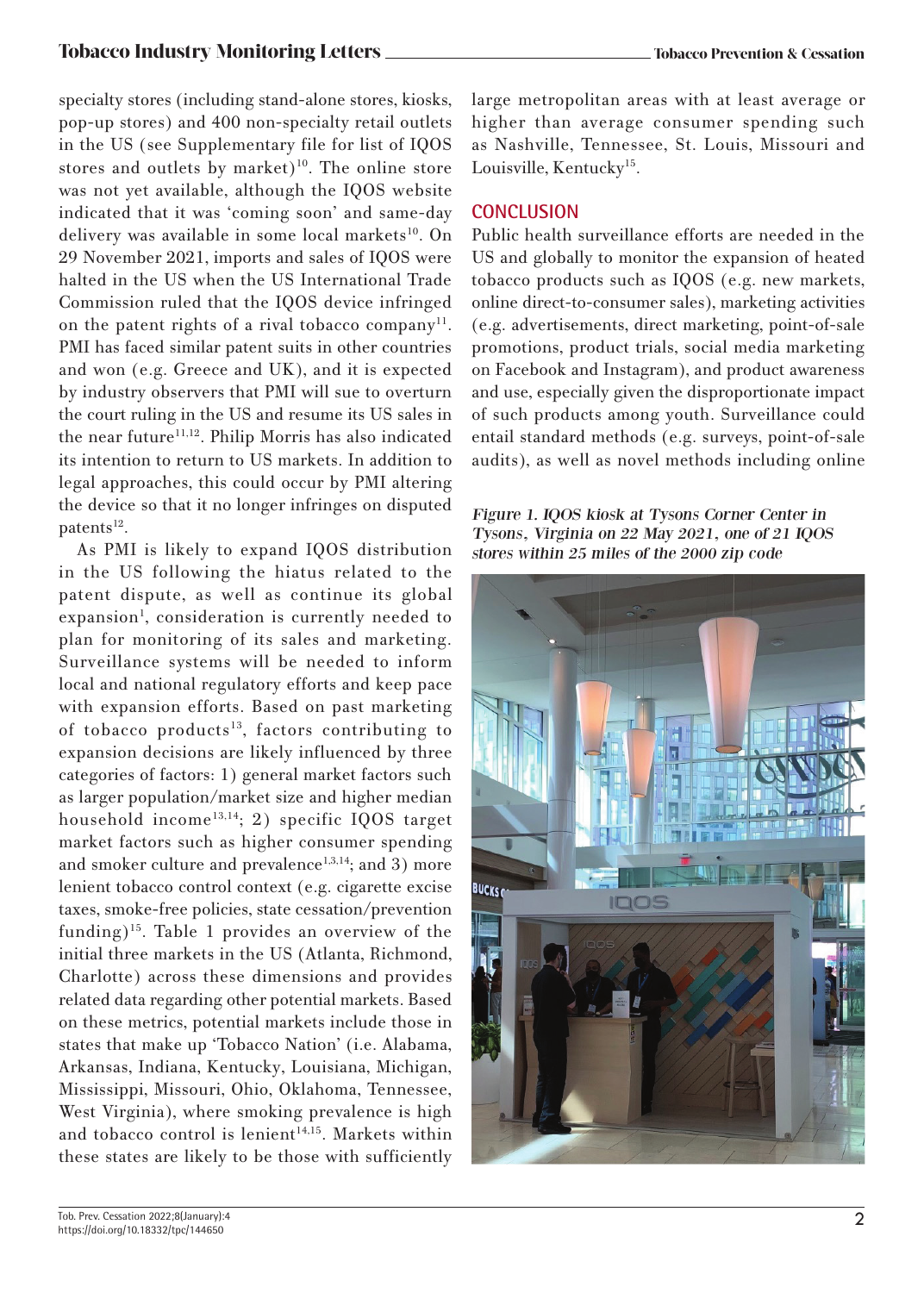## Table 1. Characteristics of initial launch sites and potential markets

|                                                                                                  | Atlanta, GA<br>(Estimates) |      | Richmond, VA<br>(Estimates) |                  | Charlotte, NC<br>(Estimates) |      | Other potential markets<br>Large/medium-sized metro areas in<br>the following states                                                                                                                                  |
|--------------------------------------------------------------------------------------------------|----------------------------|------|-----------------------------|------------------|------------------------------|------|-----------------------------------------------------------------------------------------------------------------------------------------------------------------------------------------------------------------------|
| Population <sup>a</sup>                                                                          | 5803000                    |      | 232866                      |                  | 2054000                      |      |                                                                                                                                                                                                                       |
| Median<br>household<br>income <sup>b</sup><br>(US Median:<br>\$63179)                            | \$60000                    |      | \$47000                     |                  | \$53000                      |      |                                                                                                                                                                                                                       |
| <b>Total personal</b><br>consumption<br>expenditures<br>by state (in<br>$millions)$ <sup>c</sup> | \$404263.7                 |      | \$397230.5                  |                  | \$389094.9                   |      | California (1st), Texas (2nd), New York<br>(3rd), Florida (4th), Pennsylvania (5th),<br>Illinois (6th), Ohio (7th), New Jersey<br>(8th), Michigan (9th), Georgia (10th),<br>Virginia (11th),<br>North Carolina (12th) |
|                                                                                                  | Prevalence                 | Rank | Prevalence                  | Rank             | Prevalence                   | Rank |                                                                                                                                                                                                                       |
| State adult<br>smoking<br>prevalence <sup>b</sup>                                                | 16.3%                      | 28th | 14.0%                       | 12th             | 18.5%                        | 38th | West Virginia (50th), Kentucky(49th),<br>Louisiana (48th),<br>Ohio (47th), Mississippi (46th),<br>Alabama (45th), Arkansas (44th),<br>Tennessee (43rd), Missouri (42nd),<br>Indiana (41st)                            |
| State youth<br>smoking<br>prevalence <sup>b</sup>                                                | 4.0%                       | 7th  | 5.5%                        | 25th             | 8.3%                         | 40th | Wyoming (51st), West Virginia (50th),<br>South Dakota (49th), Arkansas (48th),<br>Minnesota (47th), Oklahoma (46th),<br>New Mexico (44th), Kentucky (44th),<br>Louisiana (42nd), Alaska (42nd)                        |
|                                                                                                  | Grade;<br><b>Score</b>     | Rank | Grade;<br><b>Score</b>      | Rank             | Grade;<br><b>Score</b>       | Rank |                                                                                                                                                                                                                       |
| State smoke-<br>free air <sup>b</sup>                                                            | C; 29                      | 40th | F; 18                       | 43rd             | F; 22                        | 41st | Kentucky (50th), West Virginia (49th),<br>Texas (48th), South Carolina (47th),<br>Mississippi (46th), Alabama (45th),<br>Missouri (44th), Virginia (43rd),<br>Alaska (42nd), North Carolina (41st)                    |
| Prevention<br>and cessation<br>funding <sup>b</sup>                                              | F; 3.0%                    | 50th | F; 12%                      | 32 <sub>nd</sub> | F; 5.4%                      | 46th | Georgia (50th), Missouri (50th), Texas<br>(49th), New Jersey (48th), Michigan<br>(47th), North Carolina (46th),<br>Washington (44th), Nevada (45th),<br>Connecticut (43rd), Alabama (42nd)                            |
| Cigarette tax<br>(per pack) <sup>b</sup>                                                         | F: 13                      | 45th | F: 12                       | 46th             | F: 16                        | 37th | Alabama (51st), South Carolina<br>(50th), Nebraska (46th), North Dakota<br>(46th), Tennessee (46th), Virginia<br>(46th), Georgia (45th), Kentucky<br>(44th), Texas (43rd)                                             |

Bold indicates states where IQOS stores and distribution retailers for HEETS exist. a 2020; https://www.bhthechange.org/wp-content/uploads/2018/01/state-of-tobacco-control. pdf. b 2019; https://www.tobaccofreekids.org/assets/factsheets/0176.pdf. c https://apps.bea.gov/iTable/iTable.cfm?reqid=70&step=1&acrdn=7#reqid=70&step=1&acrdn=7" https://apps.bea.gov/iTable/iTable.cfm?reqid=70&step=1&acrdn=7#reqid=70&step=1&acrdn=7. Rank refers to number on list from 1 to 51 (all states and DC) with 1 being best and 51 being the worst.

listening tools such as Tobacco Watcher (https:// tobaccowatcher.globaltobaccocontrol.org/), Google Trends, and CrowdTangle for Academics and Researchers for social media monitoring<sup>16</sup>. As online stores are country specific, tools like CyberGhost can be used to visit IQOS online stores globally to understand regional differences in online sales and marketing strategies. These online tools allow